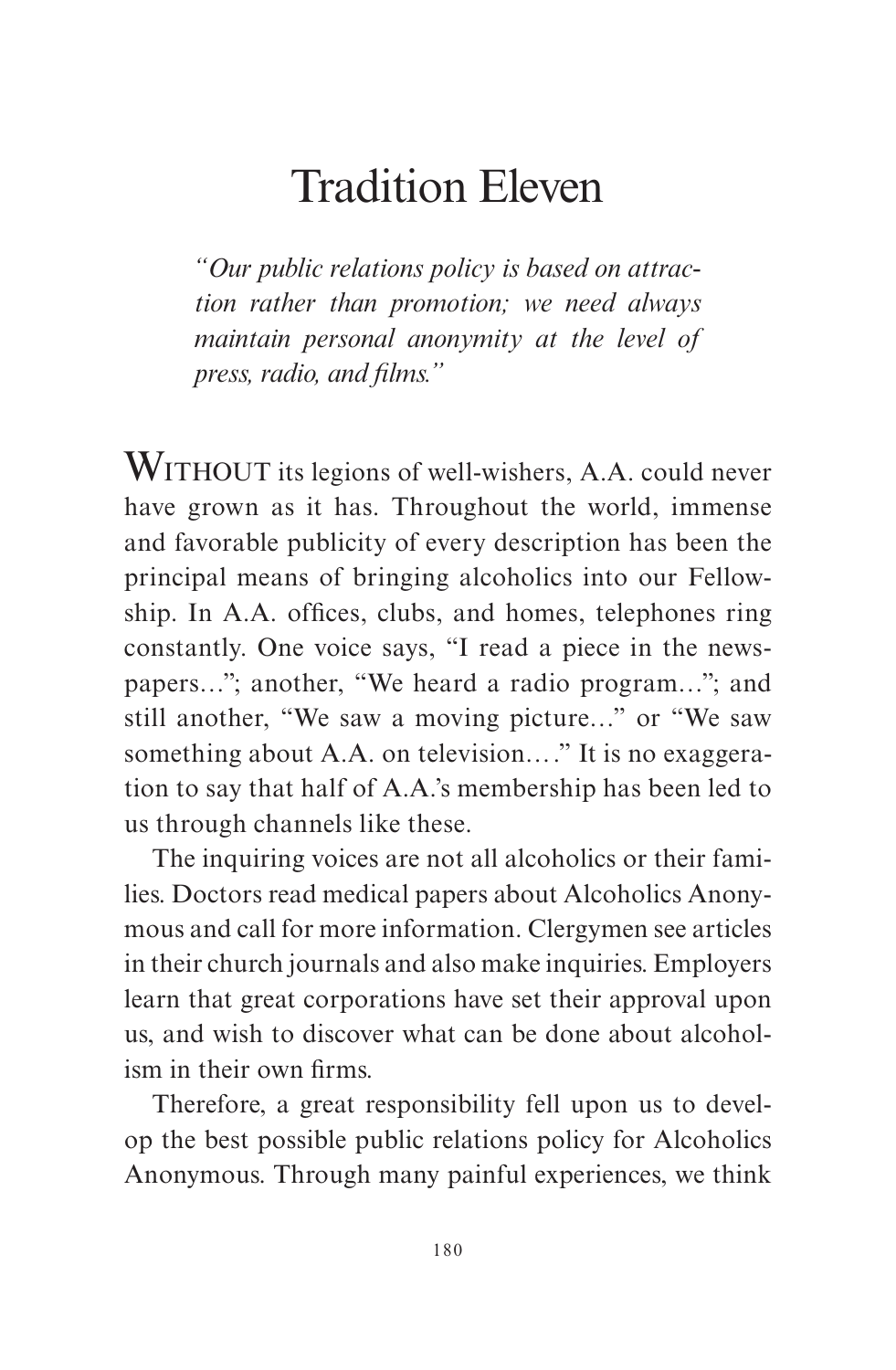we have arrived at what that policy ought to be. It is the opposite in many ways of usual promotional practice. We found that we had to rely upon the principle of *attraction* rather than of promotion.

Let's see how these two contrasting ideas—attraction and promotion—work out. A political party wishes to win an election, so it advertises the virtues of its leadership to draw votes. A worthy charity wants to raise money; forthwith, its letterhead shows the name of every distinguished person whose support can be obtained. Much of the political, economic, and religious life of the world is dependent upon publicized leadership. People who symbolize causes and ideas fill a deep human need. We of A.A. do not question that. But we do have to soberly face the fact that being in the public eye is hazardous, especially for us. By temperament, nearly every one of us had been an irrepressible promoter, and the prospect of a society composed almost entirely of promoters was frightening. Considering this explosive factor, we knew we had to exercise self-restraint.

The way this restraint paid off was startling. It resulted in more favorable publicity of Alcoholics Anonymous than could possibly have been obtained through all the arts and abilities of A.A.'s best press agents. Obviously, A.A. had to be publicized somehow, so we resorted to the idea that it would be far better to let our friends do this for us. Precisely that has happened, to an unbelievable extent. Veteran newsmen, trained doubters that they are, have gone all out to carry A.A.'s message. To them, we are something more than the source of good stories. On almost every newsfront, the men and women of the press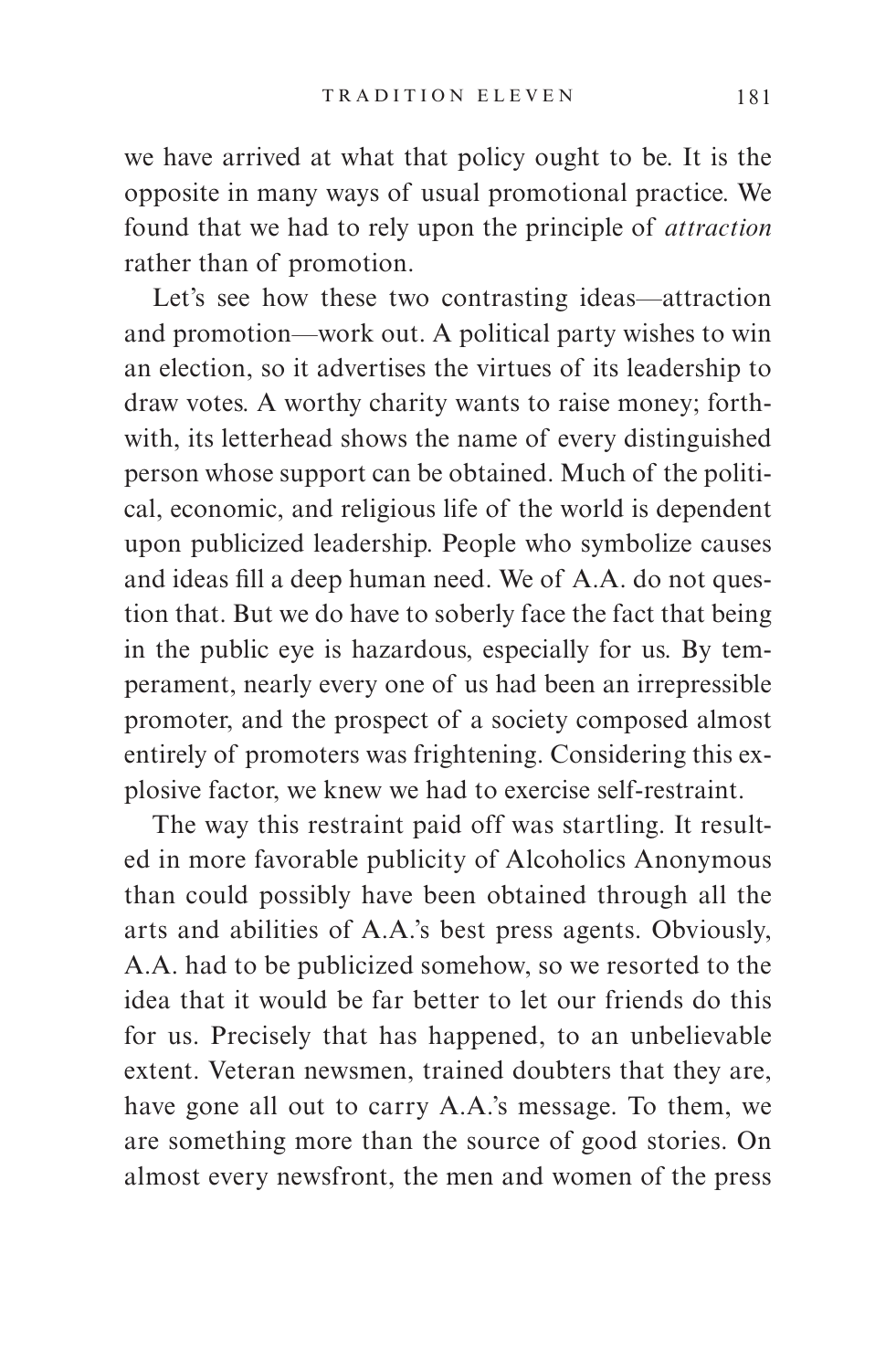have attached themselves to us as friends.

In the beginning, the press could not understand our refusal of all personal publicity. They were genuinely baffled by our insistence upon anonymity. Then they got the point. Here was something rare in the world—a society which said it wished to publicize its principles and its work, but not its individual members. The press was delighted with this attitude. Ever since, these friends have reported A.A. with an enthusiasm which the most ardent members would find hard to match.

There was actually a time when the press of America thought the anonymity of A.A. was better for us than some of our own members did. At one point, about a hundred of our Society were breaking anonymity at the public level. With perfectly good intent, these folks declared that the principle of anonymity was horse-and-buggy stuff, something appropriate to A.A.'s pioneering days. They were sure that A.A. could go faster and farther if it availed itself of modern publicity methods. A.A., they pointed out, included many persons of local, national, or international fame. Provided they were willing—and many were—why shouldn't their membership be publicized, thereby encouraging others to join us? These were plausible arguments, but happily our friends of the writing profession disagreed with them.

The Foundation\* wrote letters to practically every news outlet in North America, setting forth our public relations

<sup>\*</sup> In 1954, the name of the Alcoholic Foundation, Inc., was changed to the General Service Board of Alcoholics Anonymous, Inc., and the Foundation office is now the General Service Office.